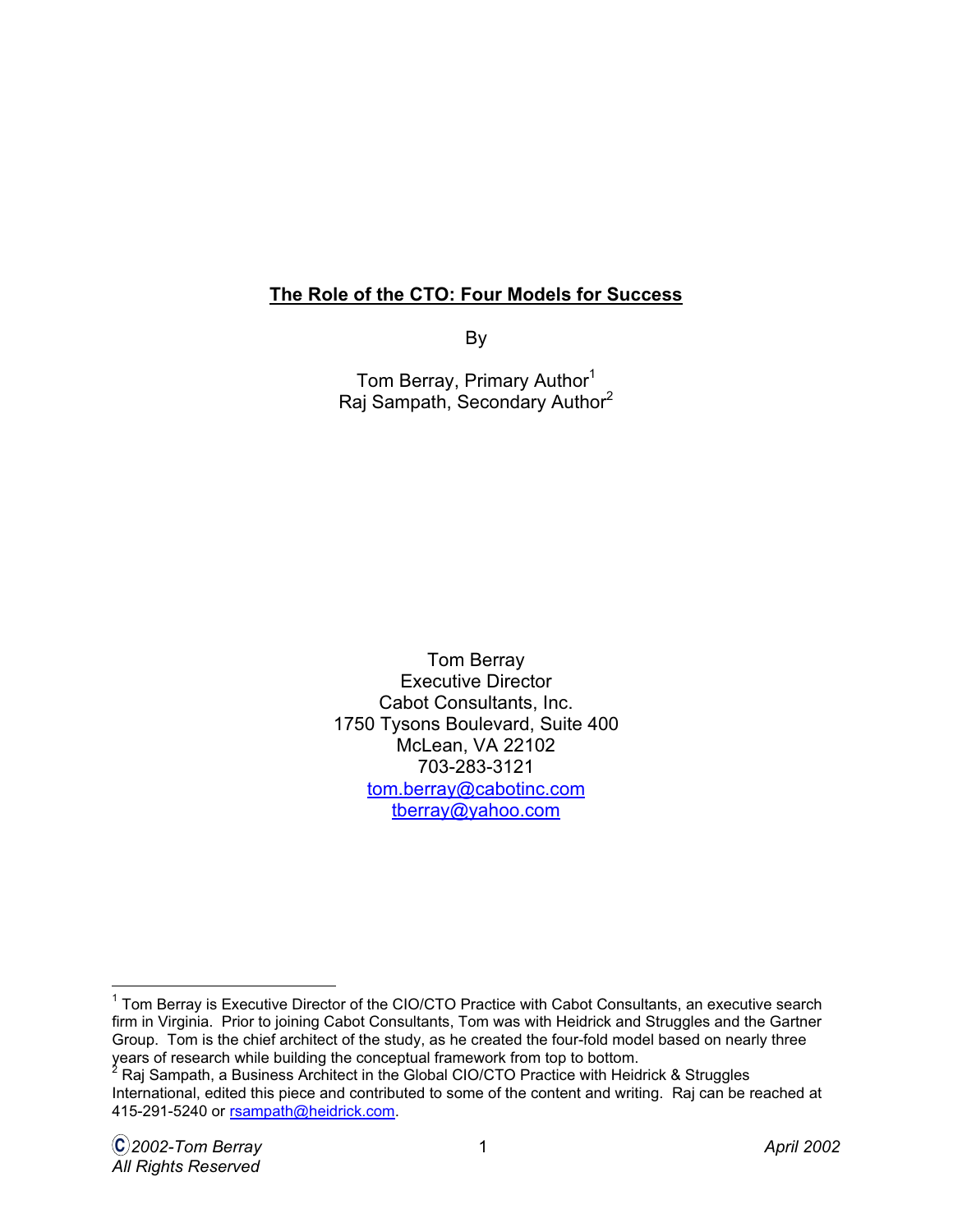#### **Introduction:**

With an increasing number of organizations exploiting information technology in innovative ways, many companies have been adding a Chief Technology Officer (CTO) to their executive leadership teams. One can argue that this role is among the least understood of all c-level (CEO, COO, CFO) positions in the executive suite. But given the impact of technology on business organizations over the last twenty years, it may be the most promising when considering 'competitive strategy' in the future. The Holy Grail of all competitive strategy will concern the elusive nexus of 'technology' and 'leadership.' These parallel issues converge in a unique way in the CTO role. Because the CTO is a relatively new position, there are various roles CTOs play in their organizations. On the one hand, many senior executives express confusion about what is and should be the exact role of the CTO. On the other hand, is there a way to measure the intrinsic ambiguity and complexity of a role, where research, development, technology innovation and leadership vision intersect in unpredictable ways? For example, the CTO of a multibillion dollar media company believes "I suspect it will be difficult to define the role of the CTO as many people attribute different functions to the CTO. To me, one common function is the ability to assess technology's strategic future impact on the corporation." The CTO role is polymorphous: it either assesses the use of an existing technology or develops a new platform, which impacts an organization in improving its competitive performance within a given industry.

This paper explores two fundamental questions: What are the current models in corporations for the role of the CTO? Which model is right for your company? This study was conducted over the past three years. It is drawn from discussions with hundreds of CIOs and CTOs as well as a written survey of approximately 30 CTOs. During the course of the research, many variations on the specific roles of the CTO began to emerge. These variations make it difficult to define a "typical" or "normal" CTO and their responsibilities. The intrinsic ambiguity of the role does not reflect its lack of power or influence given more familiar roles within the executive suite (CEO, CFO, COO). On the contrary, it concerns the single most important question of future competitive strategy: how does technology (in the widest sense possible) relate to optimal decision-making at the top, which in turn enhances competitive performance, higher margins, greater market share, and long-lasting dominance of a certain industry? In looking across many industries and companies, we can categorize different CTOs into four (4) general models.

#### **Model 1: CTO as "Infrastructure Manager"**

With the escalating complexity of information technology (IT) many companies have allocated some of the responsibilities of the traditional Chief Information Officer (CIO) to a CTO. The CIO retains the "staff" role of IT; they oversee technology strategy, executive-level relationships, budgeting, and the fusion of IT and business processes. The question—"How effective is the IT organization?"—remains in the forefront of the CIO's mind. In model 1, the CTO takes responsibility for the "line" role of IT. He/she runs the infrastructure and operations of IT: data center operations, network operations,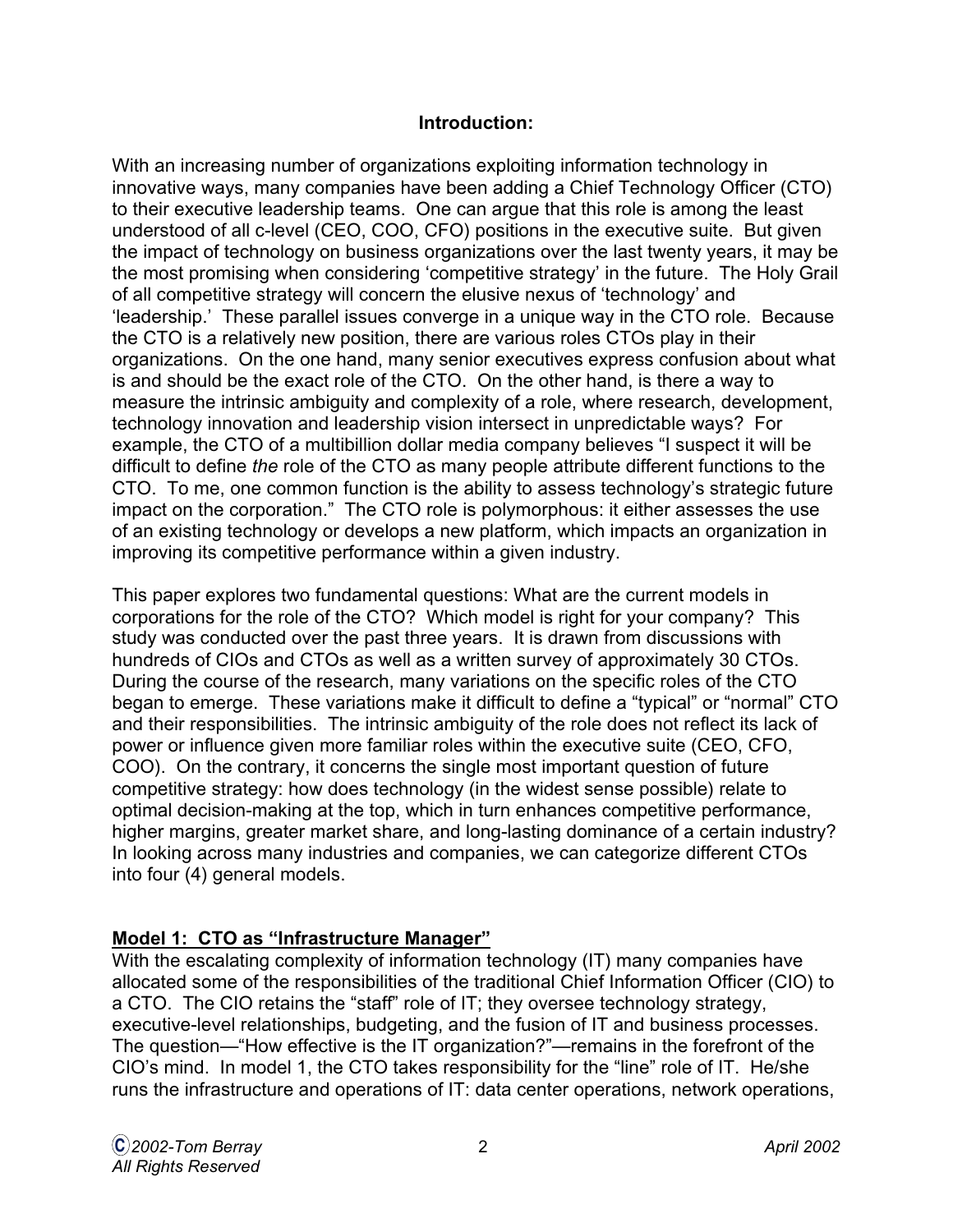applications development & maintenance, security, and other line functions. Thus, the CTO's focus is to keep the IT organization operating efficiently. Additionally, this CTO generally does not determine how technology will be used to support the organization – the CIO usually retains that responsibility.

In this model, the CTO usually reports directly to the CIO, who is a senior executive in the organization, reporting to the CEO or President. Sometimes the CTO will have an "officer" title, but he/she will not be considered an officer of the company. The person who takes on this CTO role should have proven operational skills, a keen sense of managing technology, and an ability to lead a large and diverse organization. In this model the executive function and technology enabler is split apart: the CIO retains the traditional elements of executive power while the CTO is responsible for day-to-day management and operations. Splitting apart these functions has repercussions for organizational behavior, design, and integration for the company, and thus affects its ability to perform at a maximal level.

## **Model 2: CTO as "Big Thinker"**

The CTO as "Big Thinker" spends his/her time evaluating how technology can be used internally by the business to 1) enable new business models and business lines, 2) increase revenues, and 3) preempt a competitor's attempts to use technology to disrupt or dislodge his/her company's market position. This CTO's responsibilities often include advanced technology, competitive analysis, technology assessment, prototyping lab, partnering, planning, and architecture standards. The CTO may report directly either to the CIO or the CEO, and generally has a small, elite staff. In some cases, they operate alone. Thus, this CTO works mostly from a position of influence - as opposed to direct control like the line manager. Often the CTO has been with the organization for a substantial period, and has built a strong reputation with the senior executive leadership team. The other scenario is a CTO, who comes from outside the organization but has a tremendous public reputation.

The successful CTO must be well respected within the organization. Furthermore, he/she must demonstrate the ability to influence key senior executives to consider new information or different paths to accomplish key goals. Typically this CTO is given ample room to contemplate long-term innovation, broaden the strategic horizons of the company, and envision future paths. This means alleviating the restraints on the role, which in turn generates more independence. But inversely, this CTO does not always have direct and actionable say in concrete decision-making, which is always intertwined in an intricate web of relationships within the executive suite. The CTO has the freedom to think in the broadest possible ways, but inversely must await a longer period of trial and incubation to see innovative ideas become reality.

## **Model 3: CTO as "Technology Visionary and Operations Manager"**

The CTO as "Technology Visionary and Operations Manager" is usually found in a dot.com or other technology-oriented company where information technology is the key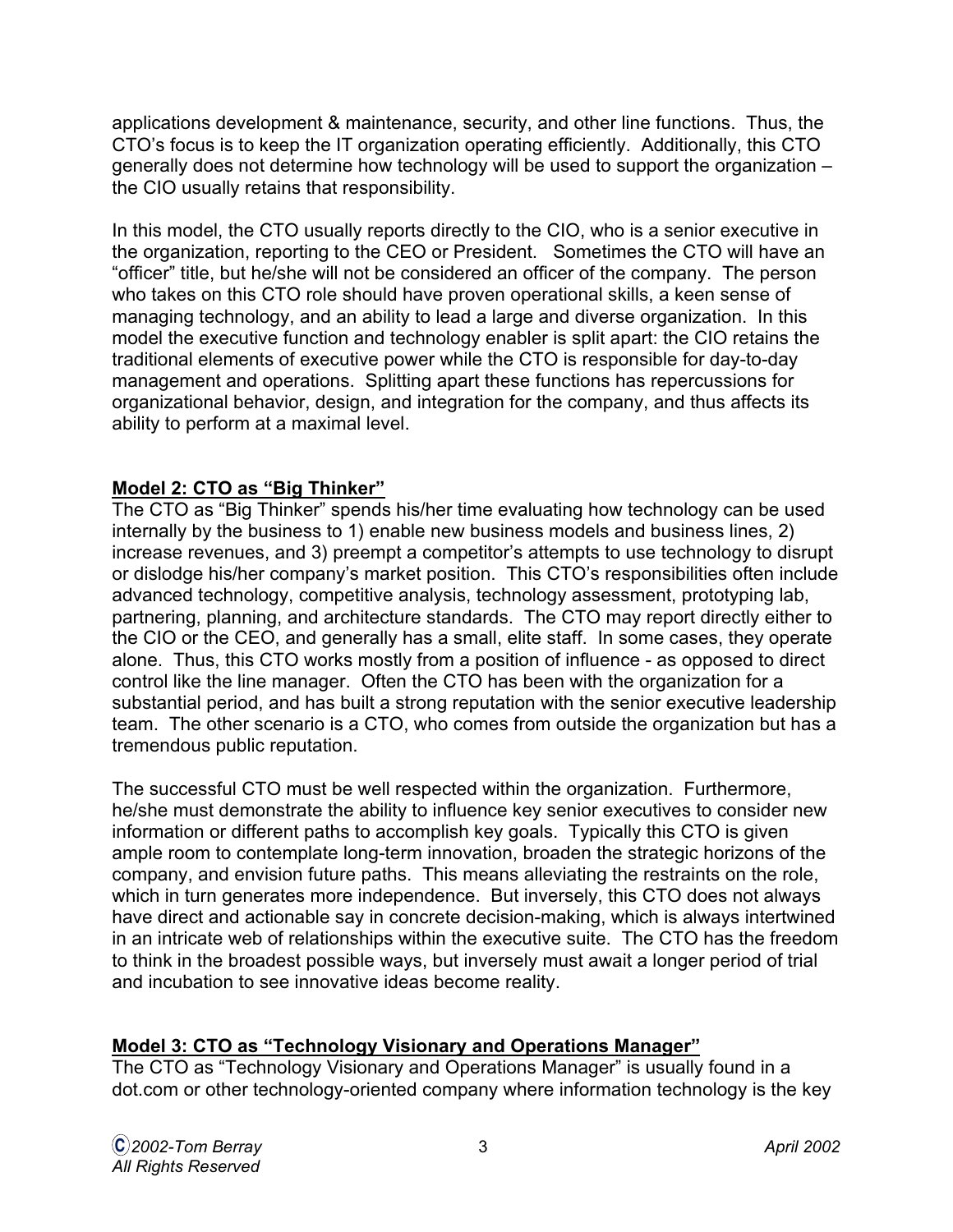ingredient in implementing business strategy. The CTO is responsible for determining how technology can be used to implement the business strategy. This informs the 'technology visionary' aspect of the role. But then subsequently, the CTO is responsible for actually integrating and running the technology, i.e. the role of the 'operations manager.' Hence, the CTO must have an excellent combination of both business and technical skills in order to successfully design the functional and technical aspects of the business strategy and then build the IT organization to execute its components. As one of the top executives in the company, this CTO is usually brought in very early in the business life cycle to help get the company off the ground. Often, the CTO is a cofounder of the business and knows his/her best role is staying tuned in with the technology. One common problem we have observed with this model is the following: some CTOs develop new strategies and move technologies rapidly, but do not have the IT management and infrastructure in place to successfully implement these new ideas and technologies. Their zeal for technology innovation outstrips the organization's capacity to manage rapid change. One of the great challenges of this CTO is to balance the initial expenditure of energy towards product research and innovation while considering the enduring business requirements necessary for building a successful company.

In model 3, the CTO reports directly to the CEO or may even be a co-Chairman of the business. The person, who assumes this CTO role, should have a strong technology vision with the practical ability and experience to design, build, and run the technology while managing a large organization. Larger organizations may also have a CIO reporting to the CTO. In this case, the CIO will usually fulfill the role of infrastructure manager. According to Bruce Rogow, IT Consultant, one of the pitfalls is CEOs hiring CTOs with vision but no real experience in actually creating and running an IT organization - a mismatch that can be disastrous to the future of the business. Visionary technologists are successful 'managers' of organizations when they understand how technological instruments function in complex contexts, which include relationships among other assets (human, social, knowledge, and financial capital, communications, marketing, branding, customer relations, etc.).

## **Model 4: CTO as "External-facing Technologist"**

The CTO as an "External-facing Technologist" focuses his/her efforts on using technology to provide better products and services to external customers or clients. Nearly every major IT consulting company implements this CTO role. This brand of CTO has to be outwardly focused with respect to external trends and willing to embrace spheres of innovation, which lie in and outside of his/her company. They may not necessarily identify with their organization wholesale, but view themselves as an ether or network, which permeates multiple institutions and industries. In consulting companies, the CTO is usually an equal peer of the CIO or may be considered a higherlevel executive than the CIO (although the CIO does not usually report to the CTO in this case). In this scenario, the CTO's main role is to develop the strategic technology plan for the organization by identifying, tracking, and experimenting with new and potentially disruptive technologies. The goal is to project and assess technologies'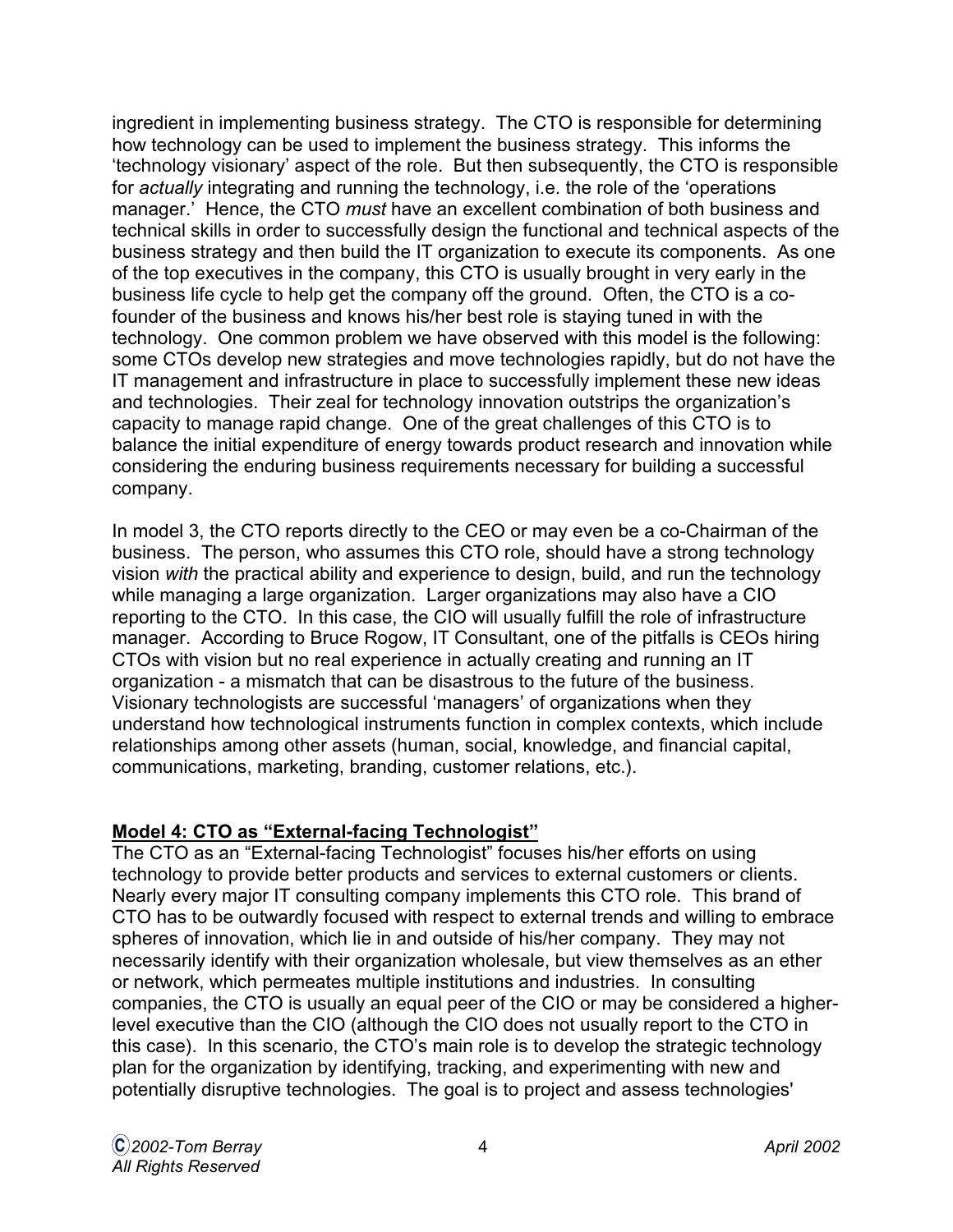impact on the corporation and its customers. This differs from the traditional CIO's technology plan, which most likely focuses on the technologies to support the internal systems of the organization, i.e. running the trains in day-to-day management operations.

The CTO usually has a relatively small group of people (10-50 people, depending on the size of the organization). His/her responsibilities may include technology research & development, technology transfer and change management, intellectual property, knowledge management and/or best practice management, and advanced specialized technology centers. In addition, the CTO is usually responsible for ensuring that best practices for exploiting key technologies are shared across the organization's front line to its customers. Like the second model (CTO as "Big Thinker"), this CTO may have a strong reputation with the senior executive leadership team-- either from internal relationships or external public perception. This person's success will stem mostly from a position of influence as a key advisor to the CIO, COO, CEO, and other senior executives. It is difficult to measure the sphere of influence of this type of CTO. On the one hand, he/she serves in a broad, advisory function, which may precipitate major decisions or changes in direction for the company. On the other hand, there is no clear definition of this CTO with respect to some of the more traditional functions in the executive suite.

In this model, the CTO usually reports directly to the President/COO, CEO, or other senior executives. He/she should combine a broad knowledge of the potential value in emerging technologies, and a keen understanding of how these technologies can affect the company's business and business processes. This person also needs strong communication and interpersonal skills to influence senior executives. The CTO's function is to help them evaluate different paths to achieving the business goals, in addition to being an external spokesperson for the organization. One can argue that with increasing awareness of the value-add of this CTO role, traditional industries, which are typically averse to radical innovation (i.e. disruptive technologies), will come to rely on the CTO for major corporate and organizational decisions.

#### **Matching CTO Role to Organizational Need**

Given these four broad models of CTOs, we next examine a framework for matching the CTO roles to the organization's business needs.

In Figure 1, we map the different CTO roles against two driving forces: 1) the amount of business change affecting the organization from either internal or external pressures, and 2) the percentage that information (versus physical assets) represents in the organization's suite of products and services.

## **Lower Left Quadrant**

"Information Technology has become nearly ubiquitous in almost every customer interaction. At the same time, the ability to provide 'bullet-proof' information security has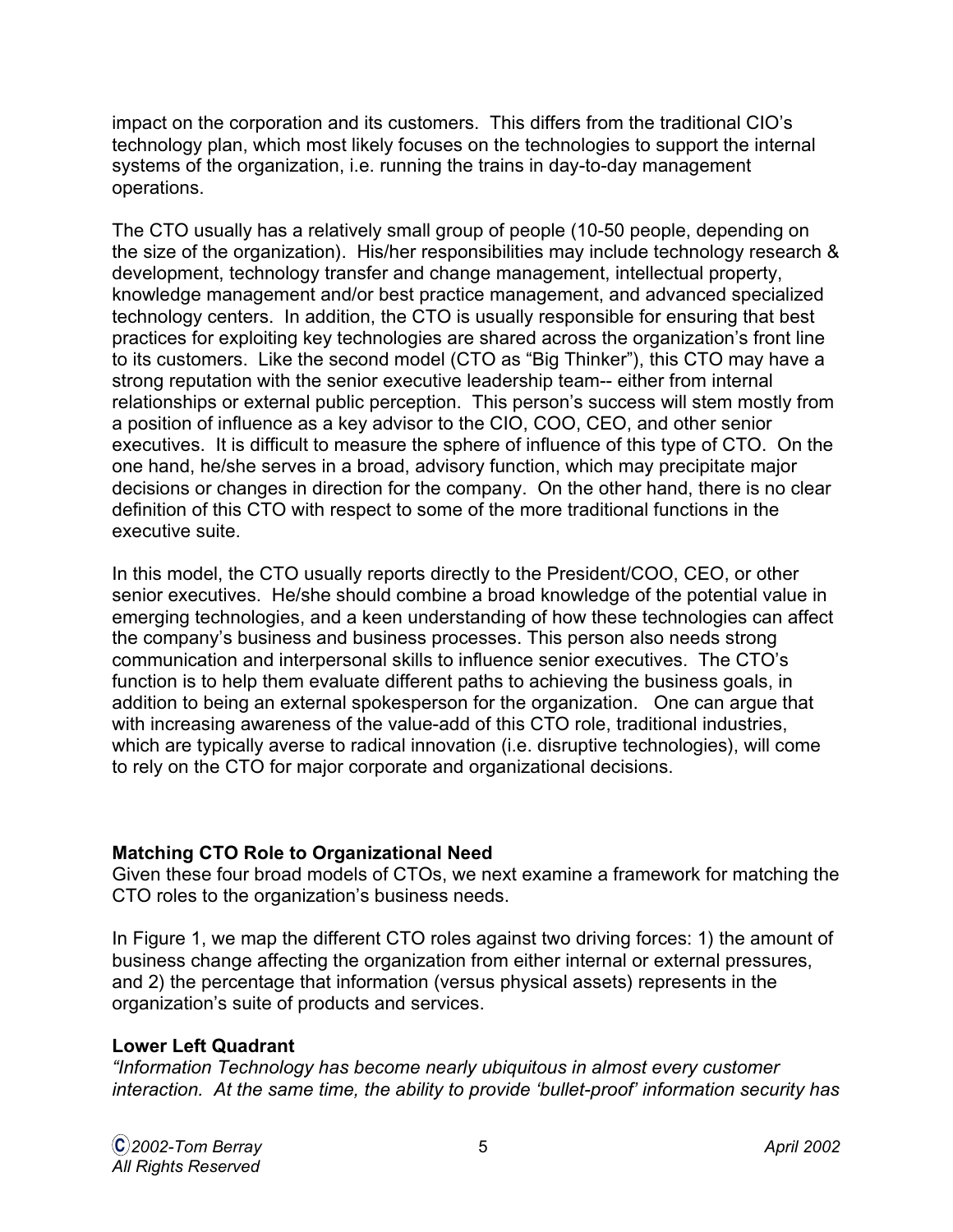become an ever-increasing and daunting challenge. These two factors cry out for some kind of CTO role even in a relatively slow-moving and information-sparse industry like ours." – CTO of a multibillion dollar chemicals manufacturing company.

In the lower left quadrant are organizations in relatively stable industries and thus face relatively low amounts of business change. Although companies in this space conduct mergers and acquisitions, the pace of these does not overwhelm the business as a whole. In addition, these organizations use information to help build and support their products, but it is not a critical component for their success in the market. Some general examples of industries are food services, chemicals, and raw material companies. If companies in these industries choose to add a CTO to their organization, they should consider the "CTO as Big Thinker" model. This CTO is a low-cost addition to the organization, yet can help reap potentially high pay-offs by identifying and elevating critical opportunities for the organization. Inversely, they can preempt any potential threats, which loom on the horizon.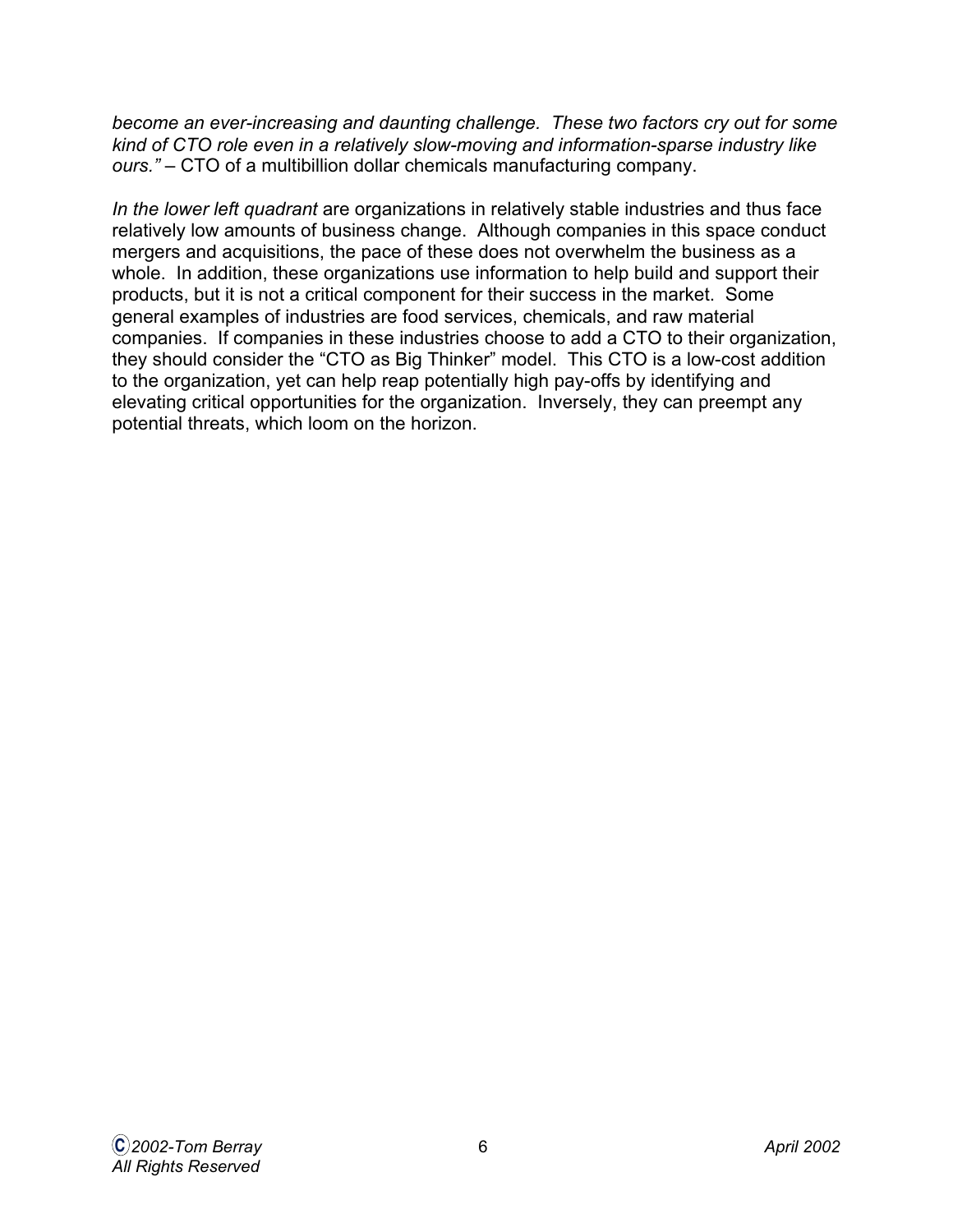# **CTO Role for Organizational Needs**



#### Figure 1

In the upper left quadrant are organizations engaged in a high degree of business change: many are in the process of numerous and/or large mergers and acquisitions. In addition, companies in this space may be experimenting with and launching many new products and services. However, since information is a relatively small part of the products and services, these organizations may best be served by positioning their CTO as an "Infrastructure Manager." A CTO will benefit the organization by focusing on costreduction. He/she can leverage the existing infrastructure across the existing and new business units. Also, by driving toward a common infrastructure, the organization will ensure better communications and collaboration across geography and business units.

In the lower right quadrant are organizations where information is a critical component of the business, yet the business is experiencing relatively little change. Established research, information technology consulting, software, and hardware companies are some good examples of organizations that might fall into this quadrant. The "External-Facing Technologist" CTO may help companies by driving future product/service, and/or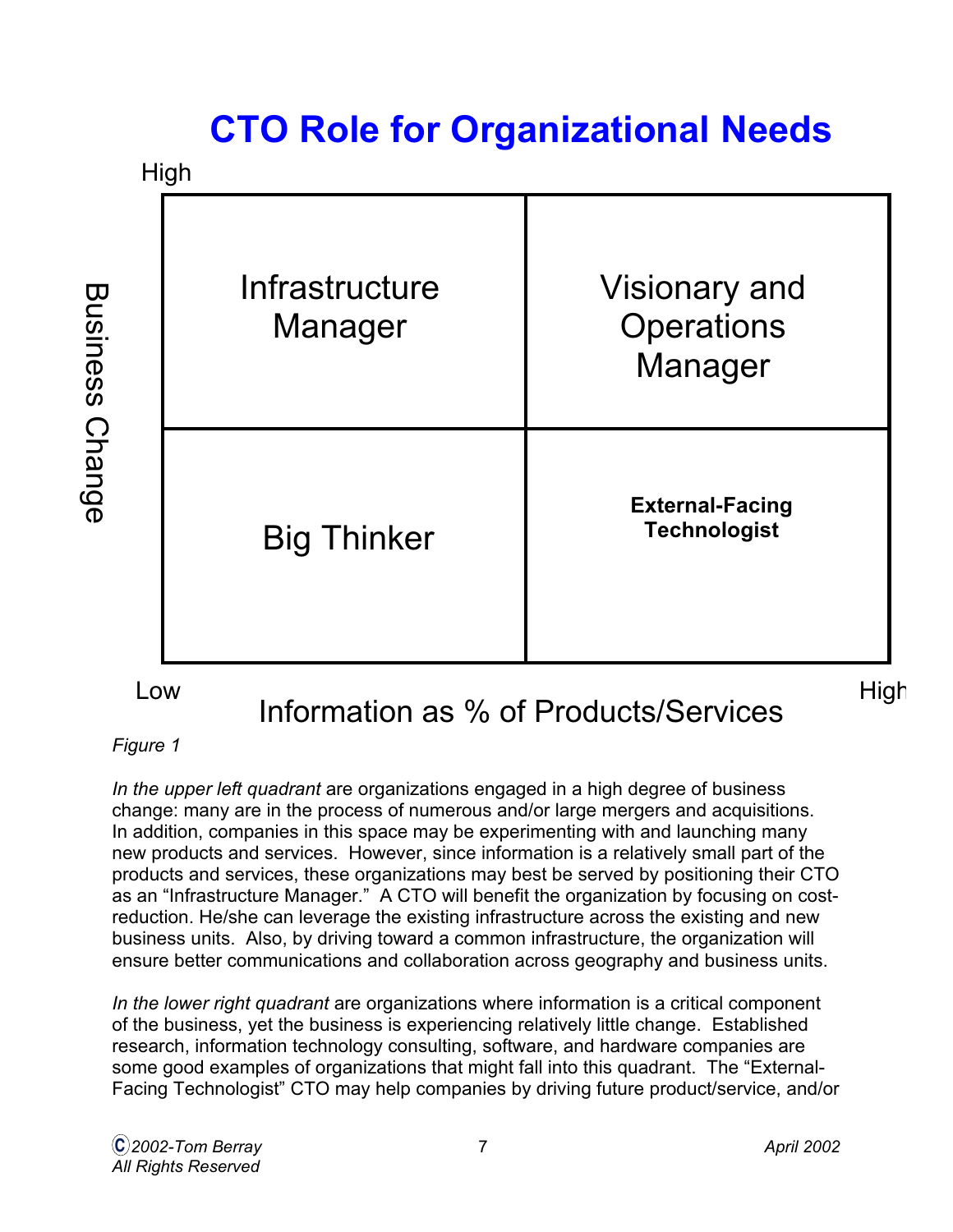business model opportunities while providing a respected presence for clients, industry analysts, and the media.

Lastly, in the upper right quadrant are organizations in a high state of change, which use information as the key component of their business. These companies constantly use information technology to launch new products, enter new markets, and create partnerships and alliances. The companies often require a CTO as a "Visionary and Operations Manager" to meet the fast-paced demands of these interactions. This CTO must be adept at knowing the potential of the technology and how to make it work – with reliability, availability, and scalability.

## **Relative Strengths of the Different Models of the CTO**

As a complement to the framework in Figure 1, the following table addresses the relative strengths of each of the CTO models. In Figure 2, we rank the relative capability of each CTO against 10 key business requirements and processes.

| <b>Business</b><br><b>Requirements/Processes</b>                            | CTO as<br><b>Infrastruct</b><br>ure<br><b>Manager</b> | <b>CTO as Big</b><br><b>Thinker</b> | CTO as<br><b>Visionary</b><br>and<br><b>Operations</b><br><b>Manager</b> | CTO as<br><b>External-</b><br>facing<br><b>Technologi</b><br>st |
|-----------------------------------------------------------------------------|-------------------------------------------------------|-------------------------------------|--------------------------------------------------------------------------|-----------------------------------------------------------------|
| Identify new technologies                                                   | <b>LOW</b>                                            | <b>HIGH</b>                         | <b>MEDIUM</b>                                                            | <b>HIGH</b>                                                     |
| Exploit new technologies                                                    | <b>LOW</b>                                            | <b>MEDIUM</b>                       | <b>HIGH</b>                                                              | <b>HIGH</b>                                                     |
| Integrate new technologies                                                  | <b>MEDIUM</b>                                         | <b>LOW</b>                          | <b>HIGH</b>                                                              | <b>MEDIUM</b>                                                   |
| Leverage technology across<br>business units                                | <b>HIGH</b>                                           | <b>MEDIUM</b>                       | <b>HIGH</b>                                                              | <b>MEDIUM</b>                                                   |
| Drive the business strategy                                                 | <b>LOW</b>                                            | <b>HIGH</b>                         | <b>HIGH</b>                                                              | <b>HIGH</b>                                                     |
| <b>Drive Revenues</b>                                                       | <b>LOW</b>                                            | <b>LOW</b>                          | <b>MEDIUM</b>                                                            | <b>MEDIUM</b>                                                   |
| Reduce costs                                                                | <b>HIGH</b>                                           | <b>MEDIUM</b>                       | <b>MEDIUM</b>                                                            | <b>MEDIUM</b>                                                   |
| Enhance client relationships                                                | <b>LOW</b>                                            | <b>MEDIUM</b>                       | <b>MEDIUM</b>                                                            | <b>HIGH</b>                                                     |
| Enhance communications and<br>collaboration                                 | <b>MEDIUM</b>                                         | <b>MEDIUM</b>                       | Low/Mediu<br>m                                                           | <b>HIGH</b>                                                     |
| Build out or leverage existing IT<br>infrastructure<br>$E_{\text{intra}}$ 2 | <b>HIGH</b>                                           | <b>LOW</b>                          | <b>HIGH</b>                                                              | <b>LOW</b>                                                      |

Figure 2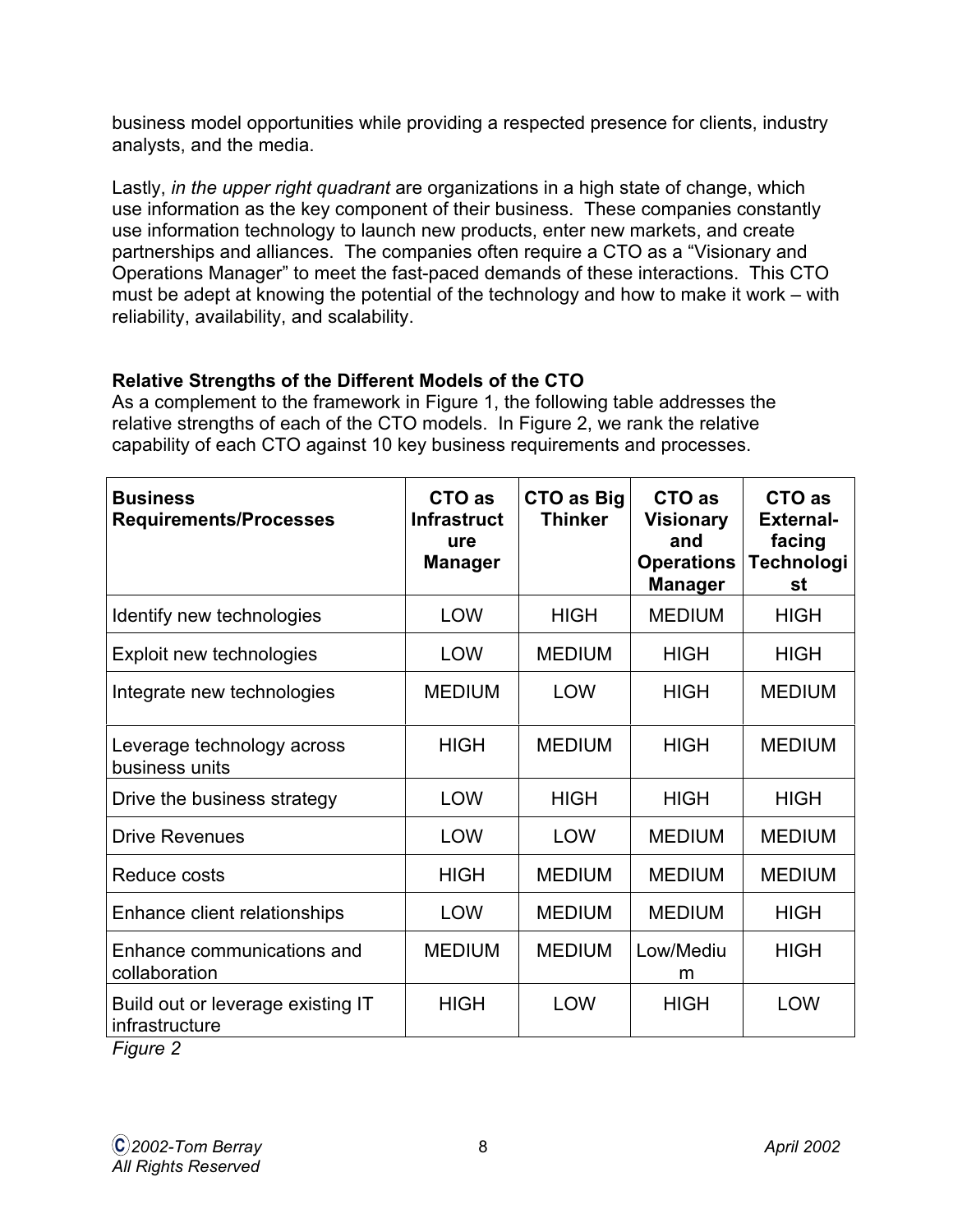## **Conclusion**

In conclusion, organizations first need to think through the IT functions, which they currently have in place. Secondly and more importantly, they must decide what additional functions they need. By understanding the way in which the role of the CTO is developing across many industries companies can create a CTO position that will best enhance their own business opportunities. Now and in the future it will be important for companies to think strategically about the relationship between technology and their 'leadership needs.' In other words, they must assess what kind of technology leadership is required for the growth or stabilization of their company. The issue is not simply the obvious need to keep apace the frightening expansion and development of disruptive technologies: of course this is just one of the factors, which play a part in general competitive strategy. Rather, engineering new types of leadership will impact how an organization maximizes its resources, strengthens its brand, and leverages internal and external relationships. This in turn will evolve industries and markets in new and exciting ways.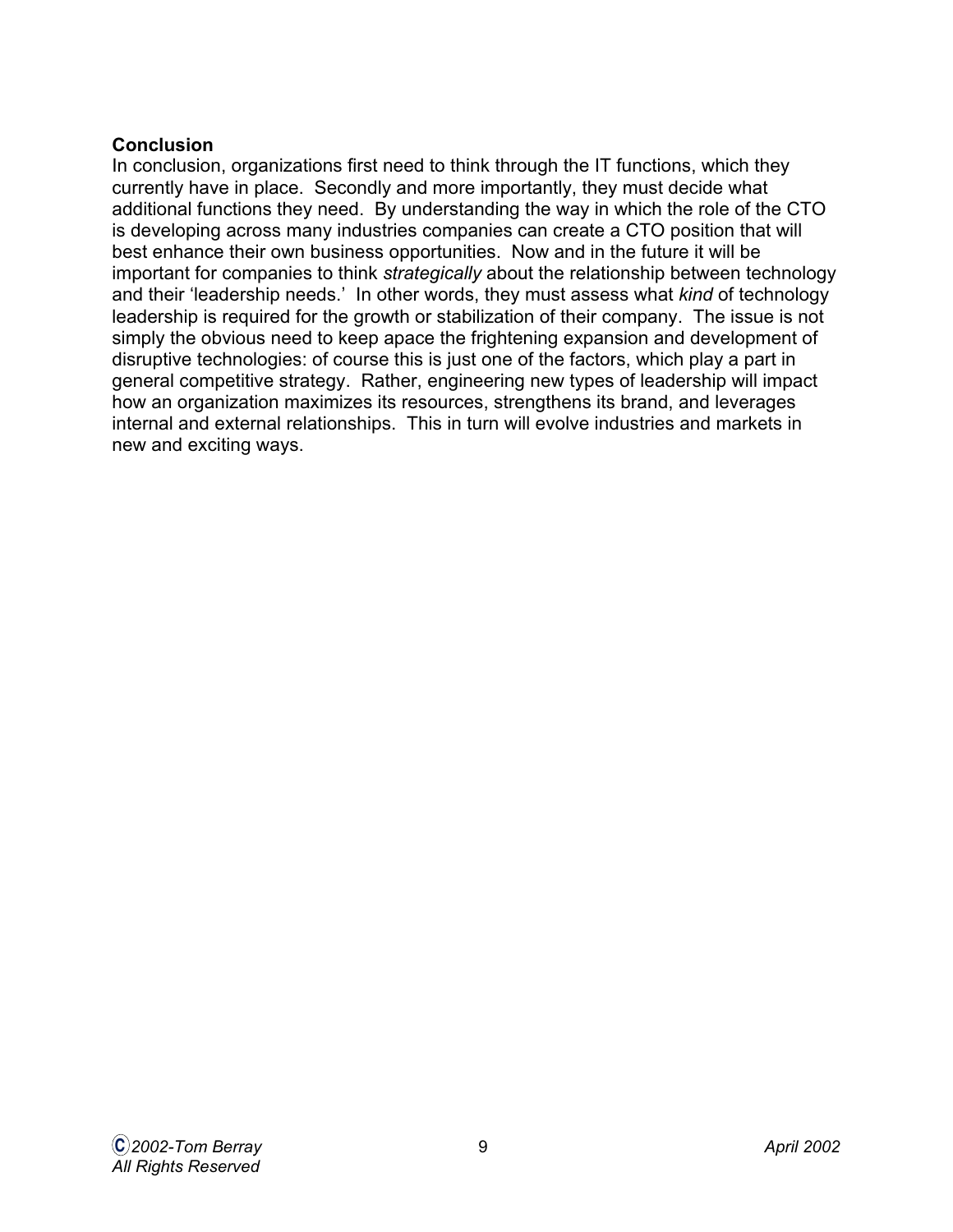## **Biographies:**

**Mr. Berray** is Executive Director of the CIO/CTO Practice of Cabot Consultants, an executive search firm, with over 17 years of information technology (IT) hardware, software, and services industry experience. Prior to joining Cabot, Tom was a Principal with Heidrick & Struggles in the Information Technology practice. Tom's search practice focuses on CIO, CTO, VP Engineering, and other senior information technology executives in all industries, as well as senior executives for high technology companies in the hardware, software, telecommunications, professional services, and e-business areas.

Before joining Heidrick & Struggles, Tom was with the Gartner Group a worldwide research and advisory company focused on providing information technology management, applications, and operations research to Fortune 1000 organizations. At Gartner Group, Tom was a Director with its Executive Programs group, where his primary responsibility was to act as a personal advisor to over 70 Chief Information Officer and Chief Technology Officers who were members of the mid-Atlantic and Southeast chapters. Prior to Gartner Group, Tom worked for Computer Associates and Xerox Corporation.

As an IT professional prior to entering the search industry, a sample of Tom's client list includes AARP, American Red Cross, Beers, Campbell Soup, Catholic Health East, Cigna, Cracker Barrel, Deloitte & Touche, Discovery Communications, DuPont, Fannie Mae, Federal Reserve, Freddie Mac, Fruit of the Loom, Gannett, GTE Wireless, Intelsat, Lockheed Martin, Marriott International, Mobil Oil Corporation, National Association of Securities Dealers, Provident Insurance, Sallie Mae, TVA, TRW, nearly every major agency of the US Government, Vencor, Wachovia, and The Washington Post.

Tom earned his Bachelor of Science degree in Computer Science and Economics from Duke University. Phone: (703) 283-3121. Fax: (703) 744-1307. Email: [tom.berray@cabotinc.com o](mailto: tom.berray@cabotinc.com)[r tberray@yahoo.com](mailto: tberray@yahoo.com)

**Raj Sampath** works with the Global Industry and Functional Practices of Heidrick and Struggles International Group. As a thought leader, innovation architect, and strategic change catalyst, his responsibilities include the following: work with senior leadership on strategic development, new ventures, corporate innovation, new business plans, communications, knowledge management, extended research/equity analysis, and thought leadership as it relates to business development and executive search efforts worldwide.

Raj Sampath has over a decade of international experience, including the U.S., Western and Eastern Europe, Russia, the Middle East, and Asia, in academics, think tanks, university and corporate research & development, government entities, media, and